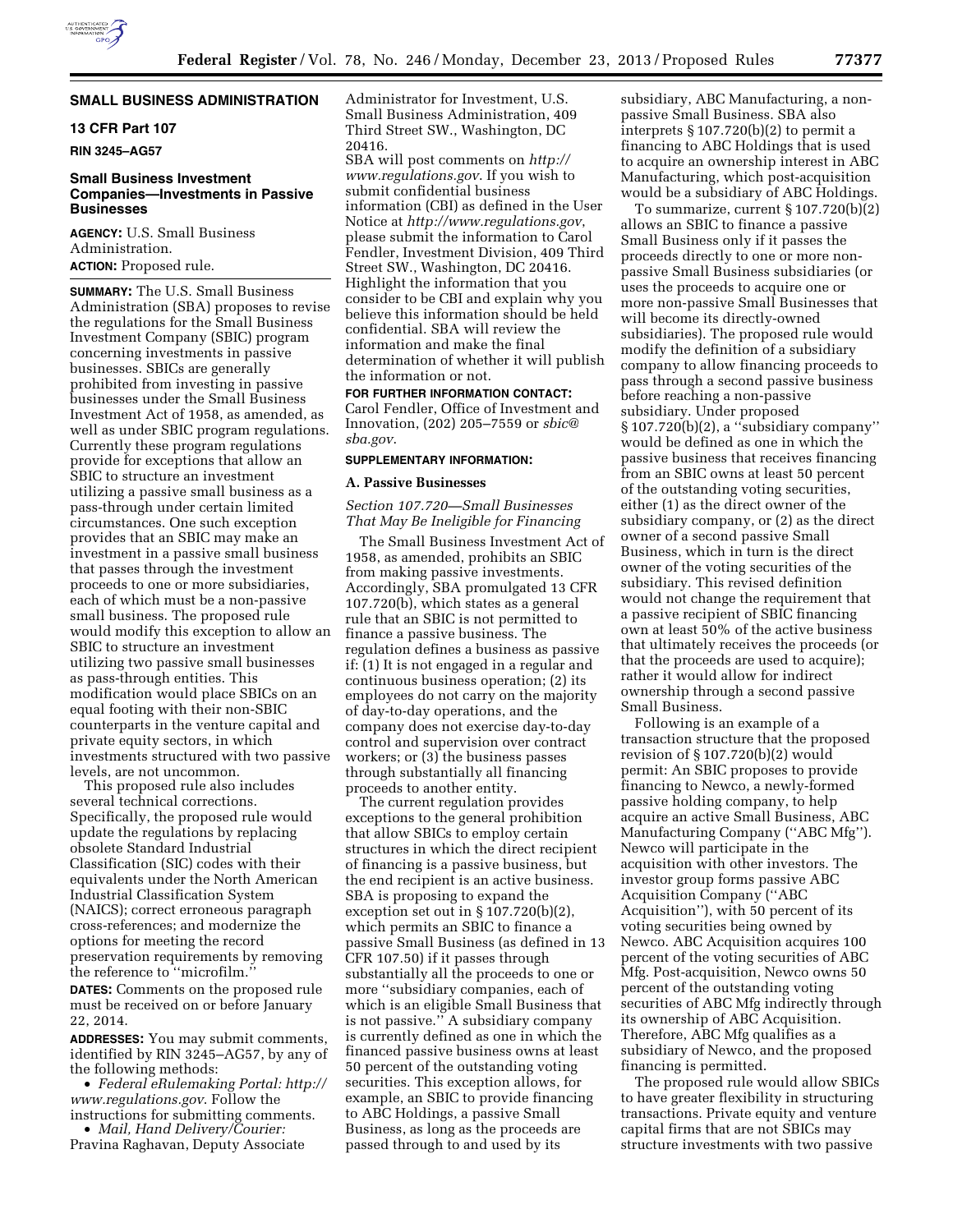levels for a number of reasons. For example:

1. In syndicated transactions involving a number of participants, a multi-level structure may make it easier to allocate income to different classes of investors.

2. Some transactions are structured with a mix of taxable and non-taxable entities to accommodate investors' varying needs.

3. Certain transactions involving the purchase of the stock of an S Corporation generally must be structured with two levels of passive entities in order to take advantage of favorable tax treatment under section 338(h)(10) of the Internal Revenue Code.

By putting SBICs on an equal footing with their non-SBIC counterparts in the venture capital and private equity sectors, the proposed rule may help to expand the resources available to Small Businesses through the SBIC program by attracting additional capital and qualified fund managers. At the same time, the proposed rule would continue to limit the complexity of transactions permitted by § 107.720(b)(2) by allowing no more than two passive levels. SBA

notes that while a number of SBICs have voiced support for an expansion of the exception in current § 107.720(b)(2), none has indicated a need to structure transactions with more than two levels of passive holding companies.

#### **B. Technical Changes to Regulations**

# *Section 107.600—General Requirement of Licensee To Maintain and Preserve Records*

The record-keeping requirements applicable to SBICs are found primarily in § 107.600. This section enumerates various types of records and the periods for which they must be preserved. The final paragraph of the section, § 107.600(c)(4), allows an SBIC to substitute ''a microfilm or computerscanned or generated copy'' for any original paper record. The proposed rule would modernize this provision by deleting the reference to ''microfilm'' as a preservation medium.

# *Section 107.720—Small Businesses That May Be Ineligible for Financing*

*Real Estate Businesses.* Under current § 107.720(c), an SBIC is not permitted to

finance ''any business classified under Major Group 65 (Real Estate) or Industry No. 1531 (Operative Builders) of the SIC Manual'' with exceptions provided for certain business that provide services within the real estate industry (such as title abstract companies). The ''SIC Manual'' refers to the Standard Industrial Classification system formerly used by Federal statistical agencies in classifying business establishments for the purpose of collecting, analyzing, and publishing statistical data related to the U.S. business economy. In 1997, the Federal government replaced the SIC codes with the North American Industrial Classification System (NAICS).

The proposed rule would update 13 CFR 107.720(c) by replacing SIC codes with their 2012 NAICS equivalents. SBA's intention is to duplicate the existing general prohibitions and permitted exceptions as closely as possible. The following tables show each of the SIC codes referenced in the current regulation and the NAICS code that SBA proposes to replace it with.

## CROSSWALK FROM SIC CODES TO NAICS CODES

| SIC Code                                                     |                                                                                                                                                                                                     | <b>NAICS Code</b>                              |                                                                                                                                                                                                                                                                                                                                                                                             |  |
|--------------------------------------------------------------|-----------------------------------------------------------------------------------------------------------------------------------------------------------------------------------------------------|------------------------------------------------|---------------------------------------------------------------------------------------------------------------------------------------------------------------------------------------------------------------------------------------------------------------------------------------------------------------------------------------------------------------------------------------------|--|
| <b>Prohibited Investments</b>                                |                                                                                                                                                                                                     |                                                |                                                                                                                                                                                                                                                                                                                                                                                             |  |
| 6512<br>6513<br>6514<br>6515<br>6517<br>6519<br>6552<br>1531 | Operators of dwellings other than apartment buildings.<br>Lessors of railroad property.<br>Lessors of real property, not elsewhere classified.<br>Land subdividers and developer, except cemeteries | 237210<br>236117<br>236118<br>236210<br>236220 | 531120 Lessors of nonresidential buildings (except miniwarehouses)<br>531110 Lessors of residential buildings and dwellings<br>531190 Lessors of other real estate property<br>Land subdivision<br>New housing for-sale builders<br>Residential remodelers <sup>1</sup><br>Industrial building construction <sup>1</sup><br>Commercial and institutional building construction <sup>1</sup> |  |

1An SBIC may not finance a Small Business classified under this code if such business is primarily engaged in construction or renovation of properties on its own account rather than as a hired contractor.

| SIC Code                                                                                                                                                           | <b>NAICS Code</b>                                                                             |  |  |  |
|--------------------------------------------------------------------------------------------------------------------------------------------------------------------|-----------------------------------------------------------------------------------------------|--|--|--|
| <b>Restricted Investments</b>                                                                                                                                      |                                                                                               |  |  |  |
| Real estate agents and managers (establishments primarily en-<br>6531<br>gaged in renting, buying, selling, managing, and appraising real es-<br>tate for others). | 531210 Offices of real estate agents and brokers                                              |  |  |  |
|                                                                                                                                                                    | Residential property managers<br>531311                                                       |  |  |  |
|                                                                                                                                                                    | Nonresidential property managers<br>531312                                                    |  |  |  |
|                                                                                                                                                                    | 531320 Offices of real estate appraisers                                                      |  |  |  |
|                                                                                                                                                                    | Other activities related to real estate<br>531390                                             |  |  |  |
| Permitted only if business derives at least 80% of its revenue from<br>non-Affiliate sources.                                                                      | Permitted only if business derives at least 80% of its revenue from<br>non-Affiliate sources. |  |  |  |
|                                                                                                                                                                    |                                                                                               |  |  |  |
| SIC Code                                                                                                                                                           | <b>NAICS Code</b>                                                                             |  |  |  |
|                                                                                                                                                                    | <b>Permitted Investments</b>                                                                  |  |  |  |
| 6541                                                                                                                                                               | 541191<br>Title abstract and settlement offices                                               |  |  |  |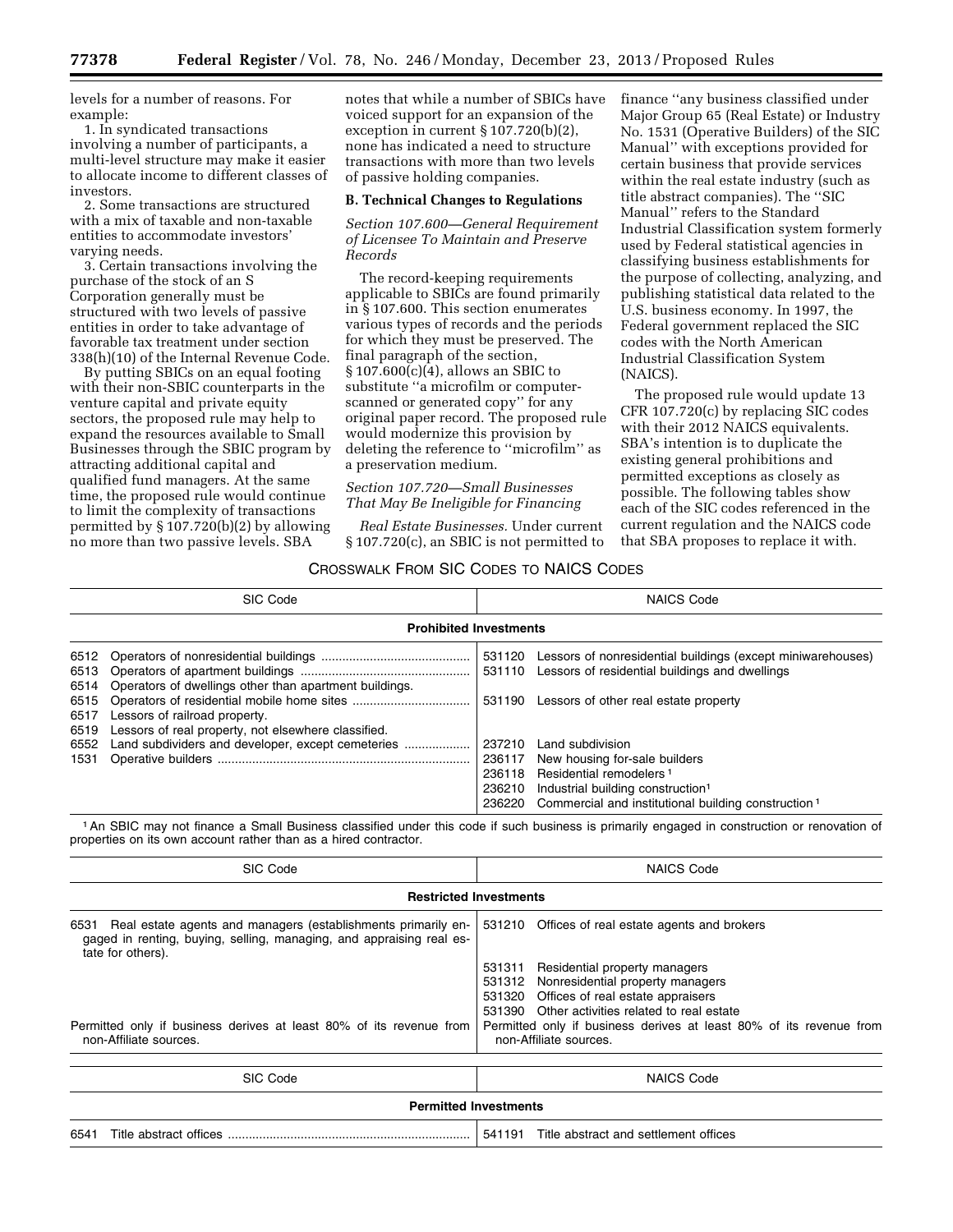The only SIC code in the current regulation that does not correspond directly to one or more NAICS codes is 1531, ''Operative builders.'' The SIC Manual described this industry as consisting of establishments primarily engaged in the construction (including renovation) of single-family houses and other buildings for sale on their own account rather than as contractors. The industry included speculative builders and condominium developers. The 2012 NAICS codes primarily use the term ''for-sale builder'' to describe businesses engaged in construction or renovation of buildings on their own account. However, except for those engaged in new housing construction (NAICS code 236117), for-sale builders are combined with contractors in three different NAICS codes, depending on whether they are engaged in residential remodeling (NAICS code 236118), manufacturing/industrial building construction (NAICS code 236210), or commercial/institutional building construction (NAICS code 236220). The proposed rule would prohibit an SBIC from providing financing to a Small Business classified under any of these three NAICS codes only if the company were primarily engaged in construction or renovation of buildings as a for-sale builder. Guidance provided by the United States Census Bureau indicates that the key distinction is whether a firm is engaged in construction on its own account, as opposed to having been hired as a contractor. For example, an SBIC would be permitted to provide financing to a firm that primarily renovates or builds additions to homes if the homeowners have contracted for the firm's services. However, a firm that primarily acquires homes to renovate and re-sell at its own risk is a for-sale remodeler that would not be eligible for financing by an SBIC.

#### *Section 107.1150—Maximum Amount of Leverage for a Section 301(c) Licensee*

Current § 107.1150(e), which sets forth leverage eligibility provisions for SBICs that make Energy Saving Qualified Investments (as defined in 13 CFR 107.50), erroneously refers to ''paragraph (d)'' instead of ''paragraph (e). The proposed rule would correct these references.

*Compliance With Executive Orders 12866, 12988 and 13132, the Paperwork Reduction Act (44 U.S.C. Ch. 35) and the Regulatory Flexibility Act (5 U.S.C. 601–612)* 

#### *Executive Order 12866*

The Office of Management and Budget has determined that this rule is not a

''significant'' regulatory action under Executive Order 12866. This is also not a ''major'' rule under the Congressional Review Act, 5 U.S.C. 801, *et seq.* 

# *Executive Order 12988*

This action meets applicable standards set forth in section 3(a) and 3(b)(2) of Executive Order 12988, Civil Justice Reform, to minimize litigation, eliminate ambiguity, and reduce burden. The action does not have retroactive or presumptive effect.

#### *Executive Order 13132*

The proposed rule would not have substantial direct effects on the States, or the distribution of power and responsibilities among the various levels of government. Therefore, for the purposes of Executive Order 13132, Federalism, SBA determines that this proposed rule has no federalism implications warranting the preparation of a federalism assessment.

#### *Paperwork Reduction Act, 44 U.S.C. Ch. 35*

For purposes of the Paperwork Reduction Act, 44 U.S.C. Ch. 35, SBA has determined that this rule would not impose any new reporting or recordkeeping requirements.

# *Regulatory Flexibility Act, 5 U.S.C. 601– 612*

The Regulatory Flexibility Act (RFA), 5 U.S.C. 601, requires administrative agencies to consider the effect of their actions on small entities, small nonprofit businesses, and small local governments. Pursuant to the RFA, when an agency issues a rule, the agency must prepare an Initial Regulatory Flexibility Act (IRFA) analysis which describes whether the impact of the rule will have a significant economic impact on a substantial number of small entities. However, § 605 of the RFA allows an agency to certify a rule, in lieu of preparing an IRFA, if the rulemaking is not expected to have a significant economic impact on a substantial number of small entities. This proposed rule would affect all SBICs, of which there are currently close to 300. SBA estimates that approximately 75% of these SBICs are small entities. Therefore, SBA has determined that this proposed rule would have an impact on a substantial number of small entities. However, SBA has determined that the impact on entities affected by the rule would not be significant. The passive business provision would provide SBICs with additional flexibility to employ a transaction structure commonly used by

private equity or venture capital funds that are not SBICs.

SBA asserts that the economic impact of the rule, if any, would be minimal and entirely beneficial to small SBICs. Accordingly, the Administrator of the SBA certifies that this rule would not have a significant impact on a substantial number of small entities.

#### **List of Subjects in 13 CFR Part 107**

Investment companies, Loan programs-business, Reporting and recordkeeping requirements, Small businesses.

For the reasons stated in the preamble, the Small Business Administration proposes to amend part 107 of title 13 of the Code of Federal Regulations as follows:

## **PART 107—SMALL BUSINESS INVESTMENT COMPANIES**

■ 1. The authority citation for part 107 continues to read as follows:

**Authority:** 15 USC 681 et seq., 683, 687(c), 687b, 687d, 687g, 687m, Pub. L. 106–554, 114 Stat. 2763; and Pub. L.111–5, 123 Stat. 115.

#### **§ 107.50 [Amended]**

■ 2. Amend § 107.50 by removing the definition of ''SIC Manual''. ■ 3. Revise §  $107.600(c)(4)$  to read as follows:

#### **§ 107.600 General requirement for Licensee to maintain and preserve records.**

# \* \* \* \* \*

(c) \* \* \* (4) You may substitute a computerscanned or generated copy for the original of any record covered by this paragraph (c).

 $\blacksquare$  4. Amend § 107.720 by revising paragraphs (b)(2) and (c)(1), and the introductory text of paragraph (c)(2) to read as follows:

# **§ 107.720 Small Businesses that may be ineligible for financing.**

- \* \* \* \* \*
	- (b) \* \* \*

(2) *Exception for pass-through of proceeds to subsidiary.* You may finance a passive business if it is a Small Business and it passes substantially all the proceeds through to one or more subsidiary companies, each of which is an eligible Small Business that is not passive. For the purpose of this paragraph (b)(2), ''subsidiary company'' means a company in which the Financed passive business either:

(i) Directly owns at least 50 percent of the outstanding voting securities, or

(ii) Indirectly owns at least 50 percent of the outstanding voting securities (by directly owning at least 50% of the